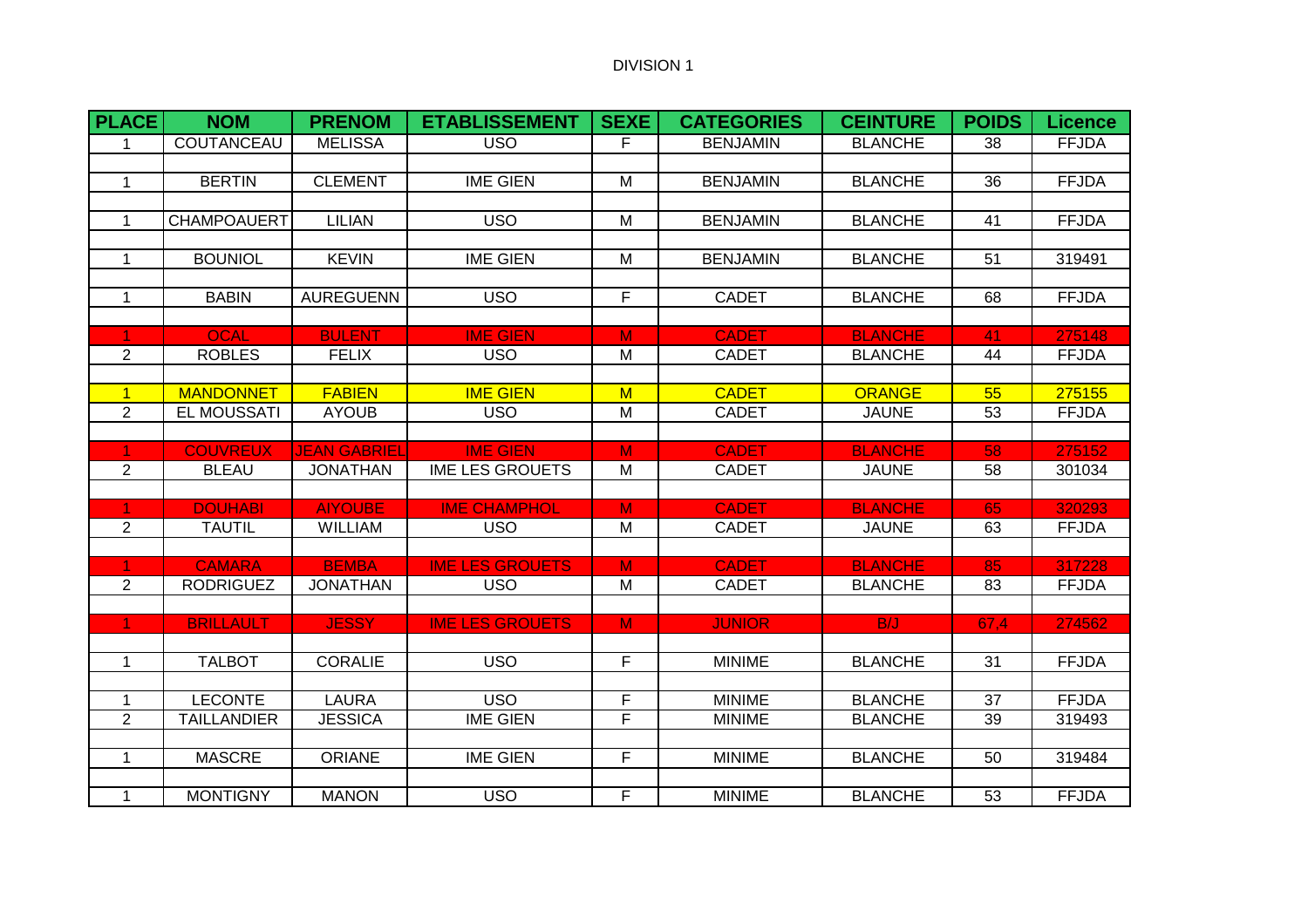| $\mathbf 1$    | <b>MULLER</b>    | <b>BASTIEN</b>   | <b>IME GIEN</b>              | M                       | <b>MINIME</b> | <b>BLANCHE</b> | 33              | 295912       |
|----------------|------------------|------------------|------------------------------|-------------------------|---------------|----------------|-----------------|--------------|
| 2              | <b>GRANGER</b>   | <b>BRIAN</b>     | <b>IME GIEN</b>              | M                       | <b>MINIME</b> | <b>BLANCHE</b> | 29              | 319490       |
|                |                  |                  |                              |                         |               |                |                 |              |
| 1              | <b>SANCHEZ</b>   | <b>GREGORY</b>   | <b>IME GIEN</b>              | M                       | <b>MINIME</b> | <b>BLANCHE</b> | 35              | 275150       |
| $\overline{2}$ | <b>JOLY</b>      | <b>EMILE</b>     | <b>USO</b>                   | M                       | <b>MINIME</b> | <b>BLANCHE</b> | 35              | <b>FFJDA</b> |
| 3              | LEVY             | <b>BRANDON</b>   | <b>IME GIEN</b>              | M                       | <b>MINIME</b> | <b>BLANCHE</b> | 35              | 319485       |
|                |                  |                  |                              |                         |               |                |                 |              |
| 1              | <b>UCAR</b>      | <b>OGULSAN</b>   | <b>USO</b>                   | M                       | <b>MINIME</b> | <b>JAUNE</b>   | 39              | <b>FFJDA</b> |
| $\overline{2}$ | <b>CHAUFFOUR</b> | <b>VALENTIN</b>  | <b>USO</b>                   | $\overline{M}$          | <b>MINIME</b> | <b>BLANCHE</b> | 40              | <b>FFJDA</b> |
| 3              | <b>GOND</b>      | <b>QUENTIN</b>   | <b>USO</b>                   | M                       | <b>MINIME</b> | <b>BLANCHE</b> | 42              | <b>FFJDA</b> |
|                |                  |                  |                              |                         |               |                |                 |              |
| 1              | <b>KRETAL</b>    | <b>KEVIN</b>     | <b>IME CHAMPHOL</b>          | M                       | <b>MINIME</b> | B/J            | 55              | 320290       |
|                |                  |                  |                              |                         |               |                |                 |              |
| $\mathbf{1}$   | <b>AZROUG</b>    | <b>MOHAMED</b>   | <b>USO</b>                   | M                       | <b>MINIME</b> | <b>BLANCHE</b> | 70              | <b>FFJDA</b> |
|                |                  |                  |                              |                         |               |                |                 |              |
| $\mathbf{1}$   | <b>GLONIN</b>    | <b>JAMES</b>     | <b>IME GIEN</b>              | M                       | <b>MINIME</b> | <b>BLANCHE</b> | 76              | 295909       |
|                |                  |                  |                              |                         |               |                |                 |              |
| $\overline{1}$ | <b>GLEY</b>      | <b>MICKAEL</b>   | <b>JC ST DOULCHARD</b>       | M                       | <b>SENIOR</b> | <b>NOIRE</b>   | 60              | 116128       |
| $\overline{2}$ | <b>ANSELLE</b>   | <b>MARC</b>      | <b>APIRJSO</b>               | M                       | <b>SENIOR</b> | <b>BLEU</b>    | 52              | 273563       |
|                |                  |                  |                              |                         |               |                |                 |              |
| $\mathbf{1}$   | <b>MENARD</b>    | <b>ALEXANDRE</b> | <b>L'ECLAIRCIE</b>           | M                       | <b>SENIOR</b> | <b>BLEU</b>    | 66              | 162737       |
|                |                  |                  |                              |                         |               |                |                 |              |
| $\mathbf{1}$   | <b>KONE</b>      | <b>OUMAR</b>     | <b>APIRJSO</b>               | M                       | <b>SENIOR</b> | <b>VERTE</b>   | $\overline{72}$ | 287509       |
| $\overline{2}$ | <b>SANSOZ</b>    | <b>AURELIEN</b>  | <b>APIRJSO</b>               | M                       | <b>SENIOR</b> | <b>MARRON</b>  | 72              | 273560       |
| 3              | <b>MARCEAU</b>   | <b>JOEL</b>      | <b>APIRJSO</b>               | M                       | <b>SENIOR</b> | <b>VERTE</b>   | 70              | 295854       |
| $\overline{4}$ | <b>DORE</b>      | <b>STEEVEN</b>   | <b>IET HANDICAP SAINT AM</b> | M                       | <b>SENIOR</b> | <b>JAUNE</b>   | 73              | 240316       |
|                |                  |                  |                              |                         |               |                |                 |              |
| $\overline{1}$ | <b>ANGIBAUD</b>  | <b>ARNAUD</b>    | UUDO CLUB DE VIERZON         | M                       | <b>SENIOR</b> | <b>BLEU</b>    | 81              | 156580       |
| $\overline{2}$ | <b>MONMIGNON</b> | <b>PATRICK</b>   | <b>IET HANDICAP SAINT AM</b> | $\overline{M}$          | <b>SENIOR</b> | <b>MARRON</b>  | 81              | 246737       |
|                |                  |                  |                              |                         |               |                |                 |              |
| $\mathbf{1}$   | <b>ELAMBERT</b>  | <b>MICKAEL</b>   | <b>APIRJSO</b>               | $\overline{\mathsf{M}}$ | <b>SENIOR</b> | <b>BLEU</b>    | 98              | 273557       |
| 2              | <b>BRISSON</b>   | <b>MICHEL</b>    | <b>IET HANDICAP SAINT AM</b> | M                       | <b>SENIOR</b> | <b>MARRON</b>  | 100             | 215608       |
|                |                  |                  |                              |                         |               |                |                 |              |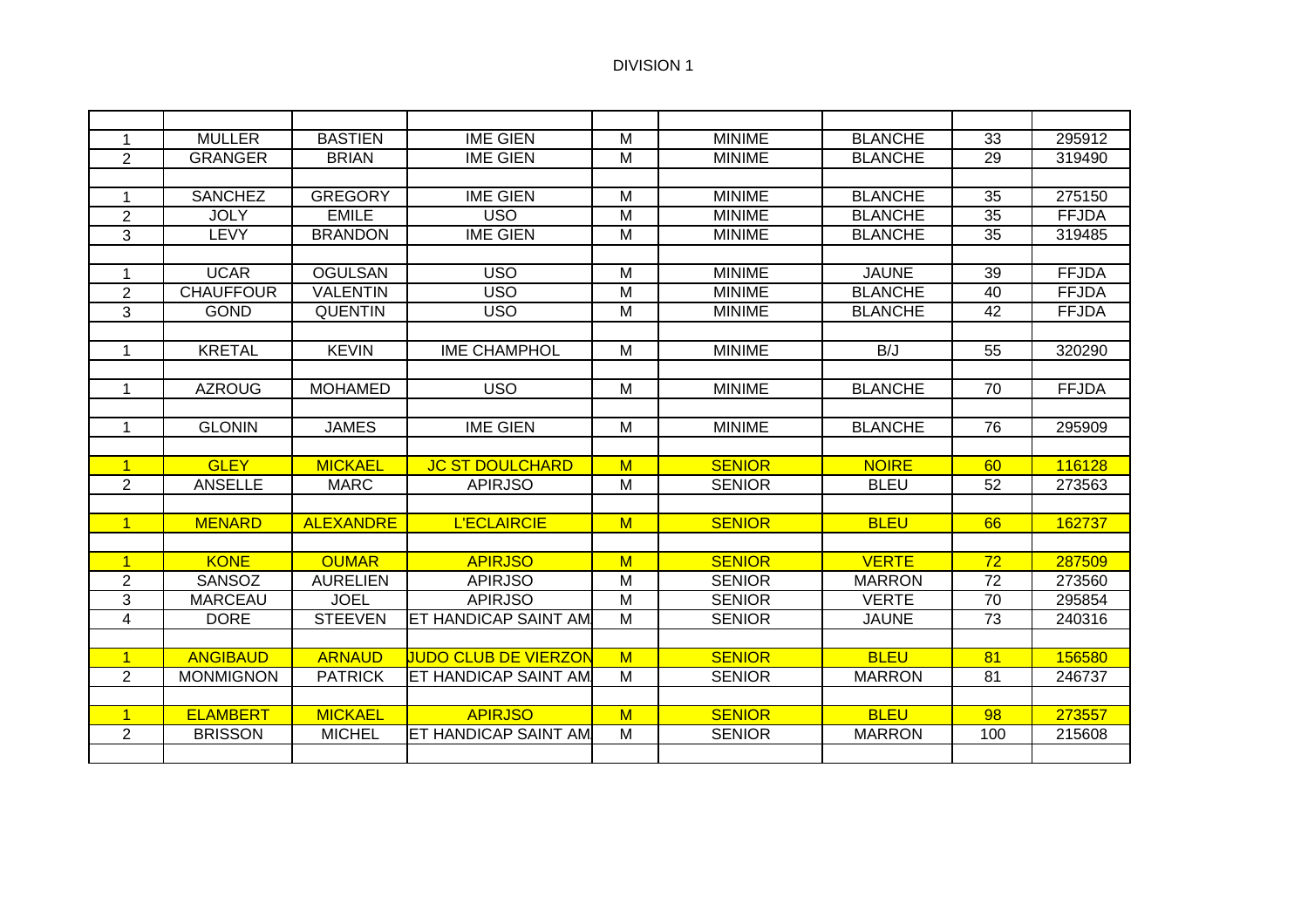| <b>PLACE</b>   | <b>NOM</b>            | <b>PRENOM</b>    | <b>ETABLISSEMENT</b>   | <b>SEXE</b>             | <b>CATEGORIE</b> | <b>CEINTURE</b> | <b>POIDS</b> | <b>LICENCE</b> |
|----------------|-----------------------|------------------|------------------------|-------------------------|------------------|-----------------|--------------|----------------|
|                | <b>CHATEIGNER</b>     | <b>MAELLA</b>    | <b>IME LES GROUETS</b> | F                       | <b>CADET</b>     | <b>BLANCHE</b>  | 45,8         | 274568         |
|                |                       |                  |                        |                         |                  |                 |              |                |
| $\overline{1}$ | <b>DE FRANCO</b>      | <b>JULIEN</b>    | <b>IME CHAMPHOL</b>    | M                       | <b>CADET</b>     | <b>JAUNE</b>    | 82           | 285798         |
|                |                       |                  |                        |                         |                  |                 |              |                |
| $\mathbf 1$    | <b>JARTINS VALENT</b> | <b>CATARINA</b>  | <b>IME LES GROUETS</b> | F                       | <b>JUNIOR</b>    | <b>BLANCHE</b>  | 44           |                |
|                |                       |                  |                        |                         |                  |                 |              |                |
| 1.             | <b>KOHLER</b>         | <b>JENNIFER</b>  | <b>IME CHAMPHOL</b>    | $\overline{F}$          | <b>JUNIOR</b>    | <b>BLANCHE</b>  | 50           | 320994         |
|                |                       |                  |                        |                         |                  |                 |              |                |
|                | <b>DOS REIS</b>       | <b>EUGENIE</b>   | <b>IME CHAMPHOL</b>    | F                       | <b>JUNIOR</b>    | <b>BLANCHE</b>  | 57           | 320292         |
| $\overline{2}$ | <b>MELLOUK</b>        | <b>ALEXANDRA</b> | <b>IME LES GROUETS</b> | F                       | <b>JUNIOR</b>    | <b>BLANCHE</b>  | 56           | 217360         |
|                |                       |                  |                        |                         |                  |                 |              |                |
| $\overline{1}$ | <b>DOMINGOS</b>       | <b>CASSENDRA</b> | <b>IME CHAMPHOL</b>    | F                       | <b>JUNIOR</b>    | <b>JAUNE</b>    | 59           | 274185         |
| $\overline{2}$ | <b>BRUYNEEL</b>       | <b>CELIA</b>     | <b>IME LES GROUETS</b> | F                       | <b>JUNIOR</b>    | <b>BLANCHE</b>  | 60,8         | 274564         |
|                |                       |                  |                        |                         |                  |                 |              |                |
| $\mathbf{1}$   | <b>CHUTUNG</b>        | <b>VICTOR</b>    | <b>IME LES GROUETS</b> | M                       | <b>JUNIOR</b>    | <b>BLANCHE</b>  | 73           | 317234         |
|                |                       |                  |                        |                         |                  |                 |              |                |
| $\mathbf{1}$   | <b>ISCONZI RONGUE</b> | <b>OCEANE</b>    | <b>IME LES GROUETS</b> | $\overline{F}$          | <b>MINIME</b>    | <b>BLANCHE</b>  | 37,9         | 317226         |
|                |                       |                  |                        |                         |                  |                 |              |                |
| $\mathbf 1$    | <b>LAMKADMY</b>       | <b>KHADIJA</b>   | <b>IME GIEN</b>        | F                       | <b>MINIME</b>    | <b>BLANCHE</b>  | 44           | 295911         |
|                |                       |                  |                        |                         |                  |                 |              |                |
| $\mathbf{1}$   | <b>LETEUR</b>         | <b>AUDREY</b>    | <b>IME GIEN</b>        | F                       | <b>MINIME</b>    | <b>BLANCHE</b>  | 64           | 295908         |
|                |                       |                  |                        |                         |                  |                 |              |                |
| $\mathbf{1}$   | <b>MARSILLY</b>       | <b>LUCAS</b>     | <b>IME GIEN</b>        | $\overline{\mathsf{M}}$ | <b>MINIME</b>    | <b>BLANCHE</b>  | 50           | 319486         |
|                |                       |                  |                        |                         |                  |                 |              |                |
| 1              | <b>LAROUSSE</b>       | <b>PATRICE</b>   | <b>IME GIEN</b>        | M                       | <b>MINIME</b>    | <b>BLANCHE</b>  | 56           | 295910         |
| $\overline{1}$ |                       |                  |                        | F                       |                  |                 |              |                |
|                | <b>PEJAUDIER</b>      | <b>CELINE</b>    | <b>APIRJSO</b>         |                         | <b>SENIOR</b>    | <b>VERTE</b>    | 57           | 246878         |
|                | <b>CHIBOUT</b>        | <b>AURELIE</b>   | <b>APIRJSO</b>         | F                       | <b>SENIOR</b>    | <b>JAUNE</b>    | 64           | 267781         |
| $\overline{2}$ | <b>DELAC</b>          | <b>MELANIE</b>   | <b>JC DUN</b>          | F                       | <b>SENIOR</b>    |                 | 70           | 299030         |
|                |                       |                  |                        |                         |                  |                 |              |                |

| <b>PICKART</b>  | VALERIE       | <b>JC DUN</b>                    |   | <b>SENIOR</b> |       |           | 299721 |
|-----------------|---------------|----------------------------------|---|---------------|-------|-----------|--------|
| <b>DELORMES</b> | <b>AGNES</b>  | ARC EN CIEL                      |   | <b>SENIOR</b> | VERTE | −.        | 201284 |
|                 |               |                                  |   |               |       |           |        |
| <b>BOURNOT</b>  | <b>STEVEN</b> | <b>JC ST</b><br><b>DOULCHARD</b> | M | <b>SENIOR</b> |       | <b>60</b> | 768884 |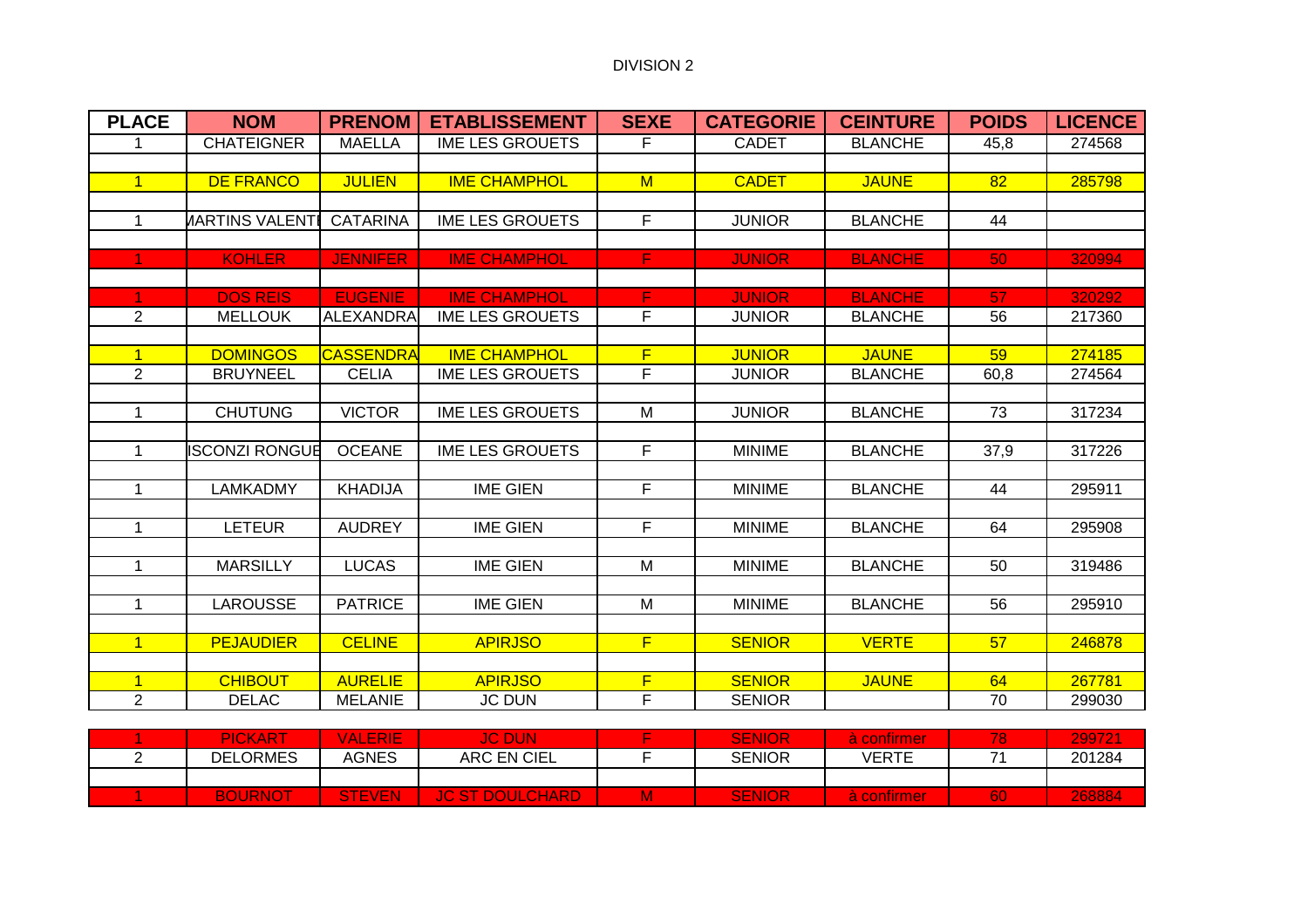| <b>BONACHEIRA</b> | FVI<br>$\mathbf{v}$<br>≃∧⊧<br>¬∟⊾ | HDV           | ΙVΙ | <b>SENIOR</b> | ~~<br>υυ | .<br>Certif |
|-------------------|-----------------------------------|---------------|-----|---------------|----------|-------------|
| ARNOULL           | <b>STEPHANE</b>                   | AMBIL.<br>LOU | ΙVΙ | <b>SENIOR</b> | ~~<br>Uu |             |

|                | <b>BARROS</b>    | <b>BENJAMIN</b>  | <b>SMOC JUDO</b>       | M | <b>SENIOR</b> | à confirmer    | 64 | 167988       |
|----------------|------------------|------------------|------------------------|---|---------------|----------------|----|--------------|
| 2              | <b>DURU</b>      | <b>SEBASTIEN</b> | ST DOULCHARD           | M | <b>SENIOR</b> | O/V            | 63 | 174507       |
| 3              | <b>BORNE</b>     | <b>RENE</b>      | YER LA VALLEE GERMA    | M | <b>SENIOR</b> | <b>MARRON</b>  | 62 | <b>FFJDA</b> |
| 4              | <b>CINCON</b>    | <b>DOMINIQUE</b> | ARC EN CIEL            | M | <b>SENIOR</b> | O/V            | 66 | 218932       |
|                |                  |                  |                        |   |               |                |    |              |
|                | <b>JAVAUDIN</b>  | <b>VINCENT</b>   | <b>SMOC JUDO</b>       | M | <b>SENIOR</b> | à confirmer    | 72 | 273717       |
| $\overline{2}$ | <b>BRITES</b>    | <b>ANTHONY</b>   | <b>SMOC JUDO</b>       | M | <b>SENIOR</b> |                | 72 | 167992       |
| 3              | <b>PASCAL</b>    | <b>REMY</b>      | <b>ARC EN CIEL</b>     | M | <b>SENIOR</b> | O/V            | 69 | 149726       |
| 3              | <b>ROBIN</b>     | <b>ARNAUD</b>    | <b>LA BELLANGERIE</b>  | м | <b>SENIOR</b> | <b>MARRON</b>  | 70 | 131989       |
| 4              | <b>PILLEBOUE</b> | <b>HUBERT</b>    | <b>JC MER</b>          | M | <b>SENIOR</b> | <b>MARRON</b>  | 72 | 152358       |
| 5              | <b>PORCHER</b>   | YANNICK          | <b>ARC EN CIEL</b>     | M | <b>SENIOR</b> | O/V            | 70 | 167861       |
|                |                  |                  |                        |   |               |                |    |              |
|                | <b>GROZA</b>     | <b>LAVINIU</b>   | <b>APIRJSO</b>         | M | <b>SENIOR</b> | <b>JAUNE</b>   | 75 | 319376       |
| $\overline{2}$ | <b>ELOY</b>      | <b>JOSEPH</b>    | <b>JC ST DOULCHARD</b> | M | <b>SENIOR</b> |                | 81 | 166712       |
| 3              | <b>MESSAIBAH</b> | <b>KADER</b>     | <b>AMBILLOU</b>        | M | <b>SENIOR</b> | <b>BLANCHE</b> | 76 | 125783       |
|                |                  |                  |                        |   |               |                |    |              |
| 3              | <b>CARVALHO</b>  | <b>JORGE</b>     | LA BELLANGERIE         | м | <b>SENIOR</b> | <b>BLEUE</b>   | 80 | 151589       |
| 4              | <b>LEYGUE</b>    | <b>FREDERIC</b>  | <b>AMBILLOU</b>        | м | <b>SENIOR</b> | <b>BLANCHE</b> | 79 | 123002       |
| 5              | <b>TALEB</b>     | ABDEL            | ST DOULCHARD           | M | <b>SENIOR</b> | <b>VERTE</b>   | 75 | 134906       |
|                |                  |                  |                        |   |               |                |    |              |
|                | <b>BONY</b>      | <b>ALFRED</b>    | <b>ST DOULCHARD</b>    | M | <b>SENIOR</b> | <b>MARRON</b>  | 83 | 174503       |
| 2              | <b>DELPORTE</b>  | <b>ANGE</b>      | <b>APIRJSO</b>         | M | <b>SENIOR</b> | <b>VERTE</b>   | 88 | 234436       |
| 3              | LANDRU           | <b>LUDOVIC</b>   | <b>APIRJSO</b>         | M | <b>SENIOR</b> | <b>BLANCHE</b> | 89 | 271804       |
| 4              | <b>PINAULT</b>   | <b>STEVE</b>     | L'ECLAIRCIE            | м | <b>SENIOR</b> | <b>ORANGE</b>  | 90 | 156116       |
| 5              | <b>FOUGERE</b>   | <b>JEAN ERIC</b> | <b>JC DUN</b>          | м | <b>SENIOR</b> |                | 90 | 299729       |
|                |                  |                  |                        |   |               |                |    |              |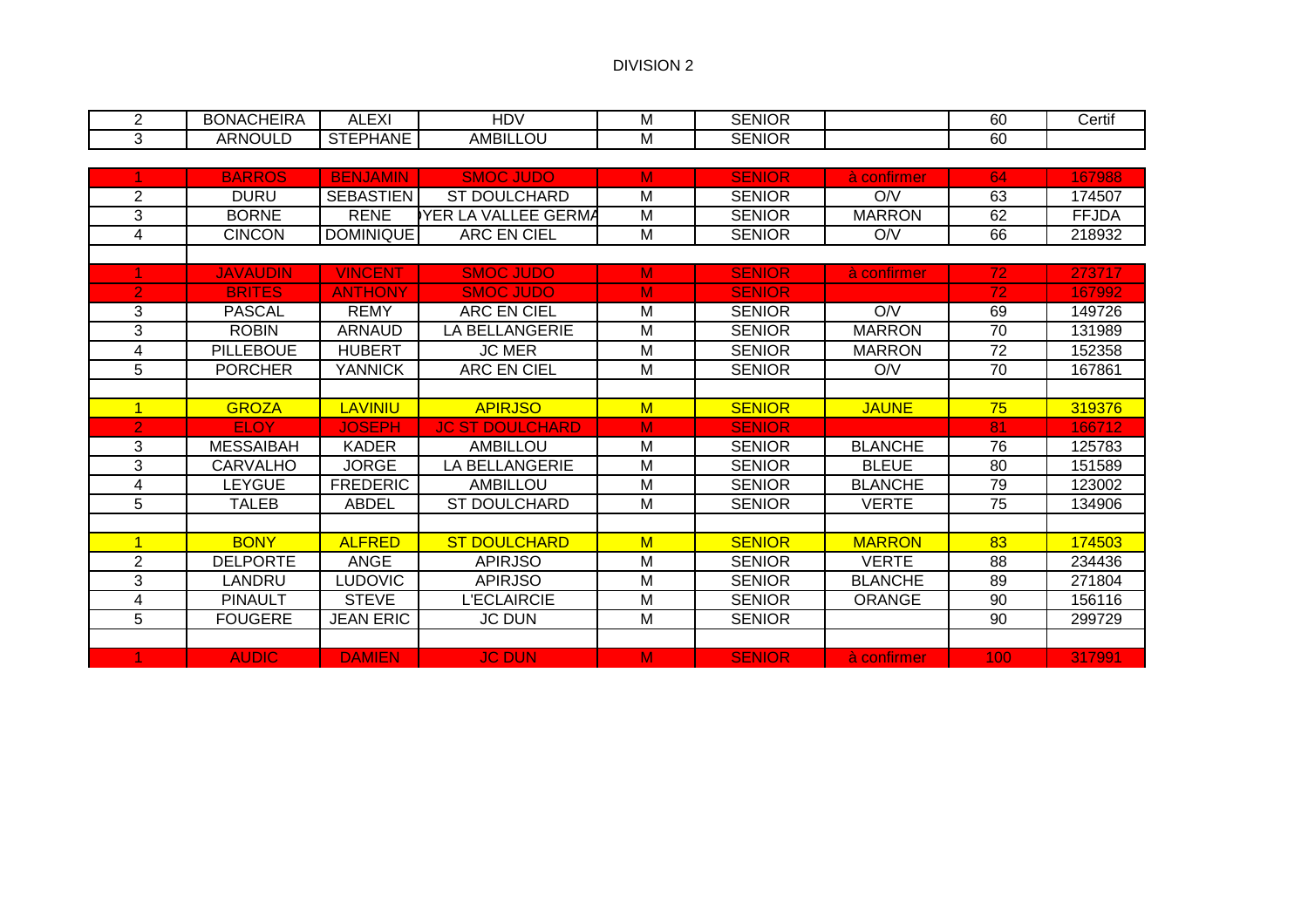|                         | <b>NOM</b>          | <b>PRENOM</b>      | <b>ETABLISSEMENT</b>       | <b>SEXE</b>             | <b>CATEGORIE</b> | <b>ICEINTURE</b> | <b>POIDS</b> | <b>LICENCE</b> |
|-------------------------|---------------------|--------------------|----------------------------|-------------------------|------------------|------------------|--------------|----------------|
| $\mathbf{1}$            | <b>TEMEL</b>        | <b>IREM</b>        | <b>IME CHAMPHOL</b>        | $\overline{F}$          | <b>CADET</b>     | B/J              | 62           | 320296         |
|                         |                     |                    |                            |                         |                  |                  |              |                |
| $\mathbf 1$             | <b>CELIC</b>        | <b>HARUN</b>       | <b>JUDO CLUB MER</b>       | M                       | <b>CADET</b>     | <b>BLANCHE</b>   | 62           | <b>FFJDA</b>   |
|                         |                     |                    |                            |                         |                  |                  |              |                |
| $\mathbf{1}$            | <b>VAUTOUR</b>      | <b>REBECCA</b>     | <b>IME CHAMPHOL</b>        | F                       | <b>JUNIOR</b>    | <b>JAUNE</b>     | 66           | 320297         |
|                         |                     |                    |                            |                         |                  |                  |              |                |
| $\overline{1}$          | <b>GOULOT</b>       | <b>KEVIN</b>       | <b>JC ST DOULCHARD</b>     | M                       | <b>JUNIOR</b>    |                  | 100          | 204506         |
|                         |                     |                    |                            |                         |                  |                  |              |                |
| $\mathbf{1}$            | <b>LECOUTOUR</b>    | <b>PAULINE</b>     | <b>APIRJSO</b>             | F                       | <b>SENIOR</b>    | <b>BLANCHE</b>   | 46           | 318301         |
|                         |                     |                    |                            |                         |                  |                  |              |                |
| 1                       | <b>BEAUVAIS</b>     | <b>HELOISE</b>     | LE HAMEAU DES VENTS        | F                       | <b>SENIOR</b>    | <b>BLANCHE</b>   | 50           | <b>FFJDA</b>   |
| $\overline{2}$          | <b>LUNES</b>        | <b>MELISSA</b>     | <b>USO</b>                 | F                       | <b>SENIOR</b>    |                  | $-52$        | <b>FFJDA</b>   |
|                         |                     |                    |                            |                         |                  |                  |              |                |
| 1                       | <b>MANEZ</b>        | <b>SYBILLE</b>     | <b>ANAIS LA MENBROLLE</b>  | F                       | <b>SENIOR</b>    | <b>BLANCHE</b>   | $-57$        | <b>FFJDA</b>   |
| $\overline{2}$          | <b>BATISTA</b>      | <b>OCEANE</b>      | <b>LA BELLANGERIE</b>      | F                       | <b>SENIOR</b>    | <b>BLANCHE</b>   | $-57$        | <b>FFJDA</b>   |
|                         |                     |                    |                            |                         |                  |                  |              |                |
| 1                       | <b>CLINARD</b>      | <b>STEPHANIE</b>   | <b>USO</b>                 | F                       | <b>SENIOR</b>    |                  | $-63$        | <b>FFJDA</b>   |
| $\overline{2}$          | <b>BARANGE</b>      | <b>NATHALIE</b>    | <b>AMBILLOU</b>            | $\overline{\mathsf{F}}$ | <b>SENIOR</b>    | <b>BLANCHE</b>   | $-63$        | 101696         |
| 3                       | <b>AURY</b>         | <b>JENNA</b>       | <b>LE HAMEAU DES VENTS</b> | F                       | <b>SENIOR</b>    | <b>BLANCHE</b>   | $-63$        | <b>FFJDA</b>   |
| $\overline{\mathbf{4}}$ | <b>DOURLET</b>      | <b>M.FRANCOISE</b> | <b>HDV</b>                 | F                       | <b>SENIOR</b>    |                  | $-63$        | <b>FFJDA</b>   |
|                         |                     |                    |                            |                         |                  |                  |              |                |
| 1                       | <b>CONZALES</b>     | <b>NATHALIE</b>    | USO                        | F                       | <b>SENIOR</b>    |                  | $-70$        | <b>FFJDA</b>   |
| $\overline{2}$          | <b>BUSSONNAIS</b>   | <b>NATHALIE</b>    | <b>LE HAMEAU DES VENTS</b> | F                       | <b>SENIOR</b>    | <b>VERTE</b>     | $-70$        | 180522         |
| 3                       | <b>DENIS</b>        | <b>FLORENCE</b>    | <b>LA BELLANGERIE</b>      | F                       | <b>SENIOR</b>    | <b>BLANCHE</b>   | $-70$        | <b>FFJDA</b>   |
|                         |                     |                    |                            |                         |                  |                  |              |                |
| 1                       | <b>CHEVREAU</b>     | <b>LAETITIA</b>    | LA VALLEE GERMAIN          | F                       | <b>SENIOR</b>    | <b>ORANGE</b>    | $-78$        | <b>FFJDA</b>   |
| $\overline{2}$          | <b>REGARD</b>       | <b>NOLWEN</b>      | <b>APIRJSO</b>             | $\overline{F}$          | <b>SENIOR</b>    | <b>BLANCHE</b>   | $-78$        | 273561         |
| $\overline{3}$          | <b>POURNIN</b>      | <b>BLANDINE</b>    | ANAIS LA MENBROLLE         | $\overline{F}$          | <b>SENIOR</b>    | <b>BLANCHE</b>   | $-78$        | <b>FFJDA</b>   |
| 4                       | <b>DOS SANTOS</b>   | <b>NATHALIE</b>    | <b>LA BELLANGERIE</b>      | F                       | <b>SENIOR</b>    | <b>BLANCHE</b>   | $-78$        | <b>FFJDA</b>   |
| 5                       | <b>L'HELGOUALCH</b> | <b>STEPHANIE</b>   | <b>AMBILLOU</b>            | F                       | <b>SENIOR</b>    | <b>BLANCHE</b>   | $-78$        | 271636         |
|                         |                     |                    |                            |                         |                  |                  |              |                |
| 1                       | <b>BOEHM</b>        | <b>CYNTIA</b>      | <b>USO</b>                 | F                       | <b>SENIOR</b>    |                  | 78           | <b>FFJDA</b>   |
| $\overline{2}$          | <b>GENTY</b>        | <b>NADINE</b>      | <b>RILLY SUR LOIRE</b>     | F                       | <b>SENIOR</b>    | <b>JAUNE</b>     | 95           | 148599         |
| 3                       | <b>MARTIN</b>       | <b>LAETITIA</b>    | <b>APIRJSO</b>             | F                       | <b>SENIOR</b>    | <b>BLANCHE</b>   | 84           | 273558         |
| $\overline{\mathbf{4}}$ | <b>HUBERT</b>       | <b>ISABELLE</b>    | LA VALLEE GERMAIN          | F                       | <b>SENIOR</b>    | J/O              | 80           | <b>FFJDA</b>   |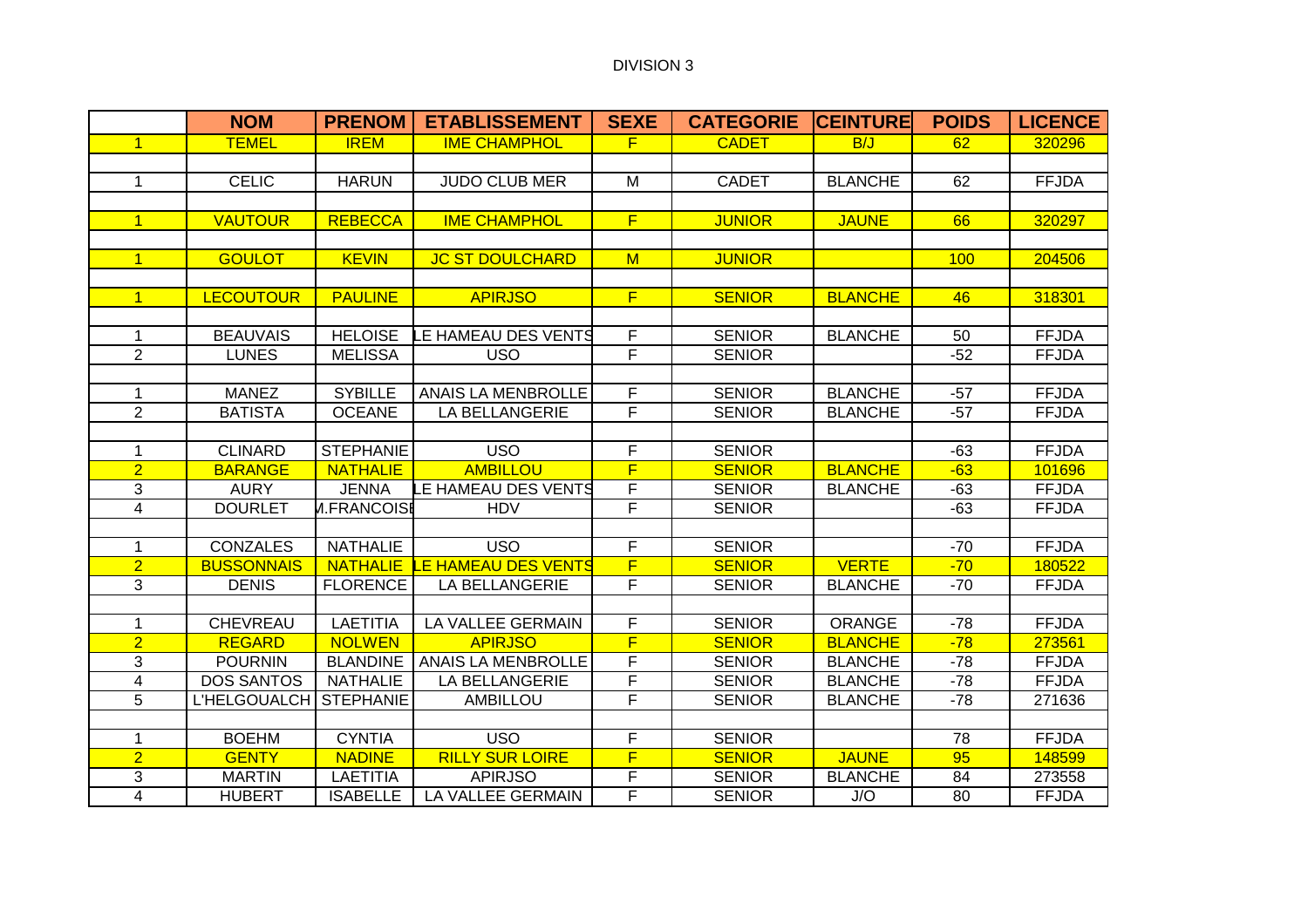| 5              | <b>LEPAPE</b>       | <b>TYPHAINE</b>   | <b>RILLY SUR LOIRE</b>   | F              | <b>SENIOR</b> | <b>BLANCHE</b> | $\overline{82}$ | 285284       |
|----------------|---------------------|-------------------|--------------------------|----------------|---------------|----------------|-----------------|--------------|
| $\overline{6}$ | <b>MACKIE</b>       | <b>STEPHANIE</b>  | <b>AMBILLOU</b>          | F              | <b>SENIOR</b> | <b>BLANCHE</b> | 82              | 175501       |
|                |                     |                   |                          |                |               |                |                 |              |
|                | <b>HAMOU</b>        | <b>ALEXANDRE</b>  | <b>LA BELLANGERIE</b>    | M              | <b>SENIOR</b> | <b>BLANCHE</b> | 57              | 293704       |
| $\overline{2}$ | <b>PINEL</b>        | <b>LOUIS</b>      | <b>IME CHAMPHOL</b>      | M              | <b>SENIOR</b> | <b>BLANCHE</b> | 60              |              |
| 3              | <b>TISSERAND</b>    | <b>MICKAEL</b>    | <b>JC ST DOULCHARD</b>   | M              | <b>SENIOR</b> | ?              | 60              | 226686       |
| $\overline{4}$ | <b>HAUDET</b>       | Noël              | LA BELLANGERIE           | M              | <b>SENIOR</b> | <b>BLANCHE</b> | 49              | <b>FFJDA</b> |
|                |                     |                   |                          |                |               |                |                 |              |
|                | <b>FOUCHE</b>       | <b>ROMAIN</b>     | <b>LA BELLANGERIE</b>    | M              | <b>SENIOR</b> | <b>BLANCHE</b> | 57              | 293705       |
| $\overline{2}$ | <b>BRISSEZ</b>      | <b>CHRISTOPHE</b> | <b>JC DUN</b>            | M              | <b>SENIOR</b> | $\mathcal{P}$  | 60              | 299728       |
| 3              | <b>DERUELLE</b>     | <b>ALEXANDRE</b>  | <b>APIRJSO</b>           | M              | <b>SENIOR</b> | <b>BLANCHE</b> | 57              | 286731       |
| 3              | <b>DANGUILLAUME</b> | <b>JEAN LUC</b>   | ANAIS LA MENBROLLE       | M              | <b>SENIOR</b> | <b>BLANCHE</b> | 60              | <b>FFJDA</b> |
|                |                     |                   |                          |                |               |                |                 |              |
| 1              | <b>EZZAYANI</b>     | <b>ABDERAHIM</b>  | <b>USO</b>               | M              | SE?           |                | $-66$           | <b>FFJDA</b> |
| $\overline{2}$ | <b>STANNE</b>       | <b>SEBASTIEN</b>  | <b>USO</b>               | M              | <b>SENIOR</b> |                | $-66$           | <b>FFJDA</b> |
| $\overline{3}$ | <b>DROCOURT</b>     | <b>THOMAS</b>     | ANAIS LA MENBROLLE       | M              | <b>SENIOR</b> | <b>BLANCHE</b> | 63              | <b>FFJDA</b> |
| 4              | <b>GAUDION</b>      | <b>GABINI</b>     | <b>RILLY SUR LOIRE</b>   | M              | <b>SENIOR</b> | <b>BLANCHE</b> | 62              | 285282       |
| 5              | <b>SANSON</b>       | <b>ANTHONY</b>    | ANAIS LA MENBROLLE       | M              | <b>SENIOR</b> | <b>BLANCHE</b> | 65              | <b>FFJDA</b> |
|                |                     |                   |                          |                |               |                |                 |              |
| 1              | <b>VITEL</b>        | <b>RUDY</b>       | ANAIS LA MENBROLLE       | M              | <b>SENIOR</b> | <b>JAUNE</b>   | 72              | <b>FFJDA</b> |
| $\overline{2}$ | <b>GAILLARD</b>     | <b>PATRICE</b>    | <b>LA VALLEE GERMAIN</b> | M              | <b>SENIOR</b> | <b>VERTE</b>   | 67              | <b>FFJDA</b> |
| 3              | <b>MARCHAIS</b>     | <b>PASCAL</b>     | LA VALLEE GERMAIN        | M              | <b>SENIOR</b> | <b>ORANGE</b>  | 72              | <b>FFJDA</b> |
| 4              | <b>YSOPE</b>        | <b>YAN</b>        | <b>USO</b>               | M              | <b>SENIOR</b> |                | $-73$           | <b>FFJDA</b> |
|                |                     |                   |                          |                |               |                |                 |              |
| $\mathbf 1$    | <b>SIMON</b>        | <b>ANTHONY</b>    | ANAIS LA MENBROLLE       | M              | <b>SENIOR</b> | <b>BLANCHE</b> | 80              | <b>FFJDA</b> |
| $\overline{2}$ | <b>GODEAU</b>       | <b>DAVID</b>      | LA VALLEE GERMAIN        | M              | <b>SENIOR</b> | V/B            | $\overline{75}$ | <b>FFJDA</b> |
|                |                     |                   |                          |                |               |                |                 |              |
| 1              | <b>VACHET</b>       | <b>CHRISTOPHE</b> | USO <sub></sub>          | $\overline{M}$ | <b>SENIOR</b> |                | $-90$           | <b>FFJDA</b> |
| $\overline{2}$ | <b>GONZALES</b>     | <b>LOIC</b>       | LE HAMEAU DES VENTS      | M              | <b>SENIOR</b> | <b>BLANCHE</b> | 85              | 255995       |
| 3              | THOMASSEAU          | <b>STEPHANE</b>   | <b>AMBILLOU</b>          | M              | <b>SENIOR</b> | <b>BLANCHE</b> | 86              | 147967       |
| $\overline{4}$ | <b>PENAUD</b>       | <b>KENNY</b>      | LA BELLANGERIE           | $\overline{M}$ | <b>SENIOR</b> | <b>BLANCHE</b> | $\overline{88}$ | <b>FFJDA</b> |
|                |                     |                   |                          |                |               |                |                 |              |
|                |                     |                   |                          |                |               |                |                 |              |
|                | <b>LUBIN</b>        | RRE ALEXANI       | <b>JC ST DOULCHARD</b>   | M              | <b>SENIOR</b> |                | 90              | 291257       |
| 2              | <b>MICHEL</b>       | <b>VINCENT</b>    | LA VALLEE GERMAIN        | M              | <b>SENIOR</b> | V/B            | 90              | <b>FFJDA</b> |
| 3              | <b>GOME</b>         | <b>ROMUALD</b>    | <b>LA BELLANGERIE</b>    | M              | <b>SENIOR</b> | <b>BLANCHE</b> | 90              | <b>FFJDA</b> |